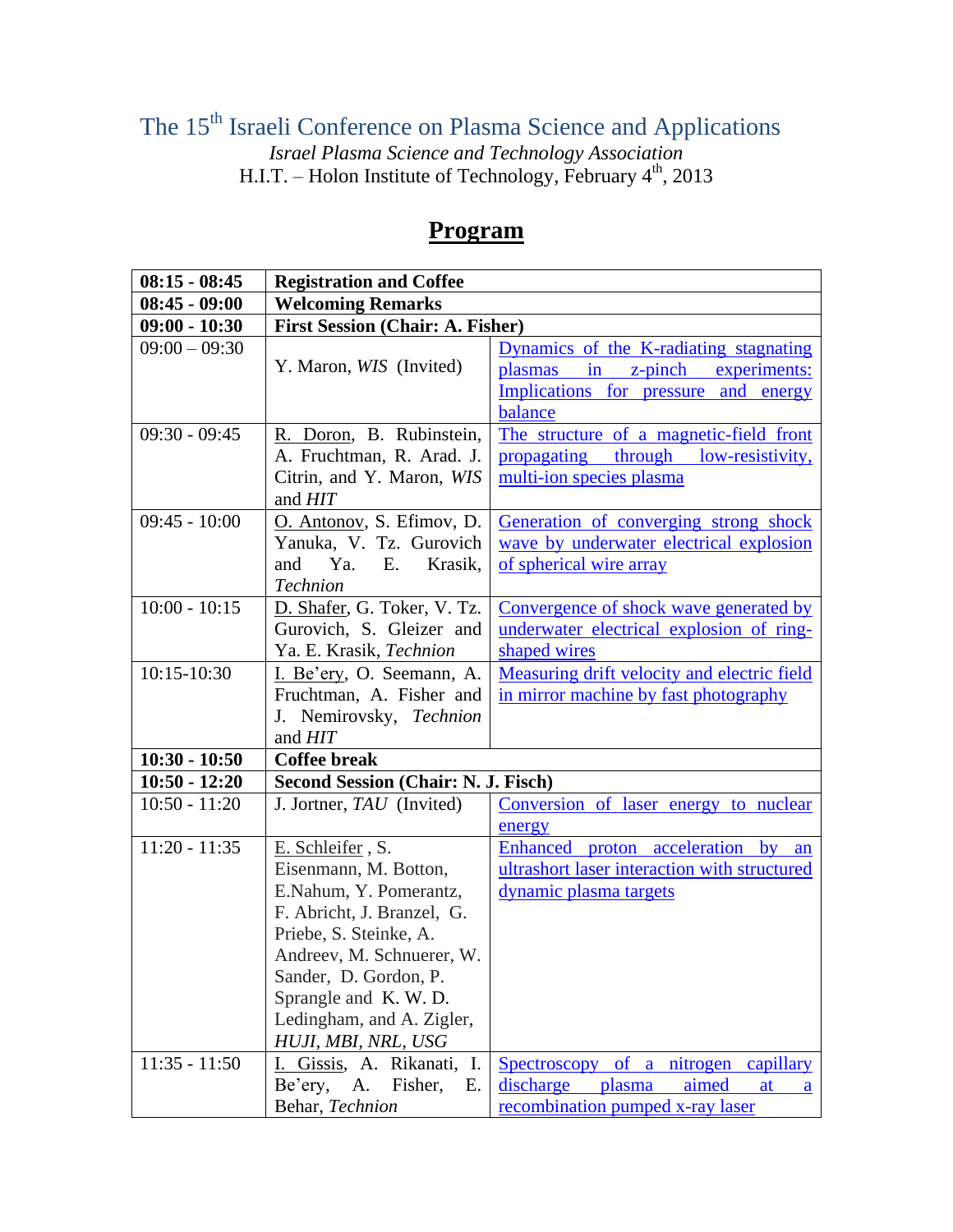| $11:50 - 12:05$ | E. Jerby, Y. Meir, Z.                                    |                                                   |
|-----------------|----------------------------------------------------------|---------------------------------------------------|
|                 |                                                          | Experimental Characteristics of dusty<br>excited  |
|                 | Barkay, D. Ashkenazi, J.                                 | plasmoids<br>localized<br>$\mathbf{b} \mathbf{v}$ |
|                 | B. Mitchell, T. Narayanan,                               | microwaves in air atmosphere                      |
|                 | N. Eliaz, J. L. LeGarrec,                                |                                                   |
|                 | M. Sztucki, TAU, Rennes,                                 |                                                   |
|                 | <b>ESRF</b>                                              |                                                   |
| $12:05 - 12:20$ | E. Faktorovich-Simon, N.                                 | erosion<br>effect<br>Electrode<br><sub>on</sub>   |
|                 | Parkansky, V. Yacubov, B.                                | decomposition of methylene blue<br>in             |
|                 | Alterkop, O. Berkh, R. L.                                | aqueous solutions                                 |
|                 | Boxman, Z. Barkay, Yu.                                   |                                                   |
|                 | Rosenberg, L. Burstein, A.                               |                                                   |
|                 | Khatchtouriants, TAU                                     |                                                   |
| $12:20 - 14:00$ | <b>Lunch and Posters</b>                                 |                                                   |
| $14:00 - 15:15$ | Third Session (Chair: L. Friedland)                      |                                                   |
| $14:00 - 14:30$ | Fisch,<br>N.<br>J.<br>Princeton                          | Wave compression in plasma                        |
|                 | (Invited)                                                |                                                   |
| $14:30 - 14:45$ | P. Khain and L. Friedland,                               | Resonant excitation of plasma waves via           |
|                 | <b>HUJI</b>                                              | formation of holes in phase space                 |
| $14:45 - 15:00$ | A. Yahalom, Ariel                                        | <b>Aharonov Bohm constraints for fusion</b>       |
| $15:00 - 15:15$ | J. H. P. Mizrahi and Ya. E.                              | Radial ion dynamics in a cylindrical              |
|                 | Krasik, Technion                                         | hollow cathode                                    |
| $15:15 - 15:35$ | <b>Coffee break</b>                                      |                                                   |
| $15:35 - 16:50$ | <b>Fourth Session (Chair: H. R. Strauss)</b>             |                                                   |
| $15:35 - 15:50$ | G. Makrinich and A.                                      | Enhanced momentum delivery by electric            |
|                 | Fruchtman, HIT                                           | force due to ion-neutral collisions               |
| $15:50 - 16:05$ | D. Lev, Rafael                                           | <b>Review of Magneto-Plasma-Dynamic</b>           |
|                 |                                                          | (MPD) thrusters                                   |
| $16:05 - 16:20$ | M. Einat, M. Pilossof, R.                                | with<br>95GHz<br>ferroelectric<br>gyrotron        |
|                 | Ben-Moshe, H. Hirshbein                                  | cathode                                           |
|                 | and D. Borodin, Ariel                                    |                                                   |
| $16:20 - 16:35$ | I. I. Beilis, Y. Koulik, R. L.                           | Effective Cathode Voltage Increase in a           |
|                 | Boxman, TAU                                              | Vacuum Arc with a Black Body                      |
|                 |                                                          | <b>Electrode Configuration</b>                    |
| $16:35 - 16:50$ | E. Gidalevich and R. L.                                  | Steady-state plasma bubbles excited by            |
|                 | Boxman, TAU                                              | microwave radiation                               |
| $16:50 - 17:10$ | <b>Electing new IPSTA Chair and Committee</b>            |                                                   |
| $17:10 - 17:30$ | <b>Samuel Goldsmith Best Student Presentation Awards</b> |                                                   |
| $17:30 - 18:00$ | <b>Farewell party</b>                                    |                                                   |